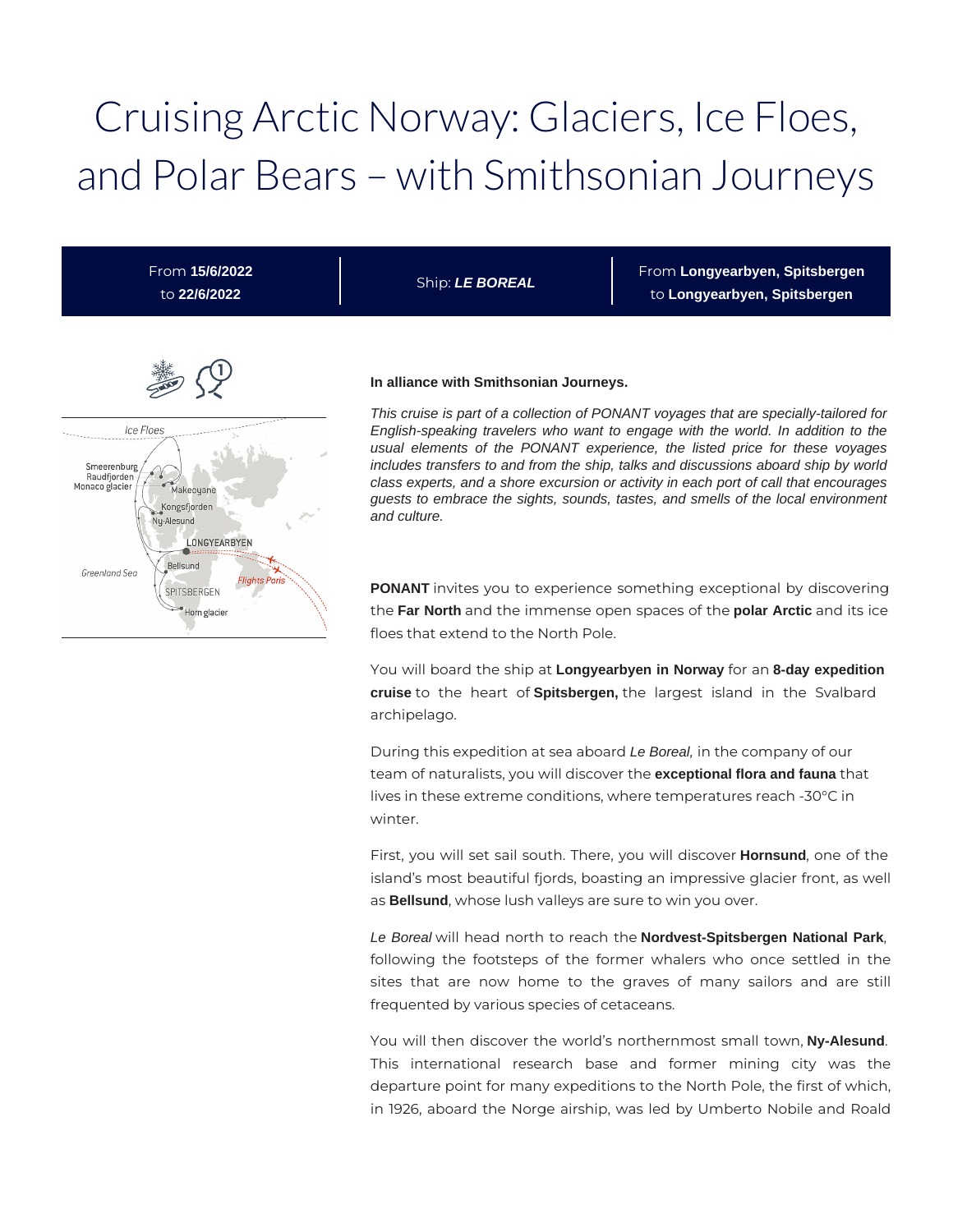Amundsen. Finally, you will reach the magnificient **Kongsfjorden** glaciers.

This journey will take you on the trail of **walruses**, as well as traces of the **polar bear**, the king of the Arctic, which you will be able to admire in its natural environment.

Then you will sail to the **Svalbard archipelago**, and the last islands before the North Pole, where you will discover that unique feeling of having reached the top of the world. During this unforgettable expedition, our ship will sail to latitudes of 80° north.

Itinerary is subject to change according to port authorizations and government regulations. We are privileged guests in these remote lands where we are at the mercy of weather, ice, tidal and current conditions. Landings on certain sites and the observation of certain wildlife cannot be guaranteed. They vary from day to day, making each PONANT cruise a unique experience. The Captain and the Expedition Leader will make every effort to ensure that your experience is as rich as possible, while complying with the safety rules and instructions imposed by the AECO.



The information in this document is valid as of 6/7/2022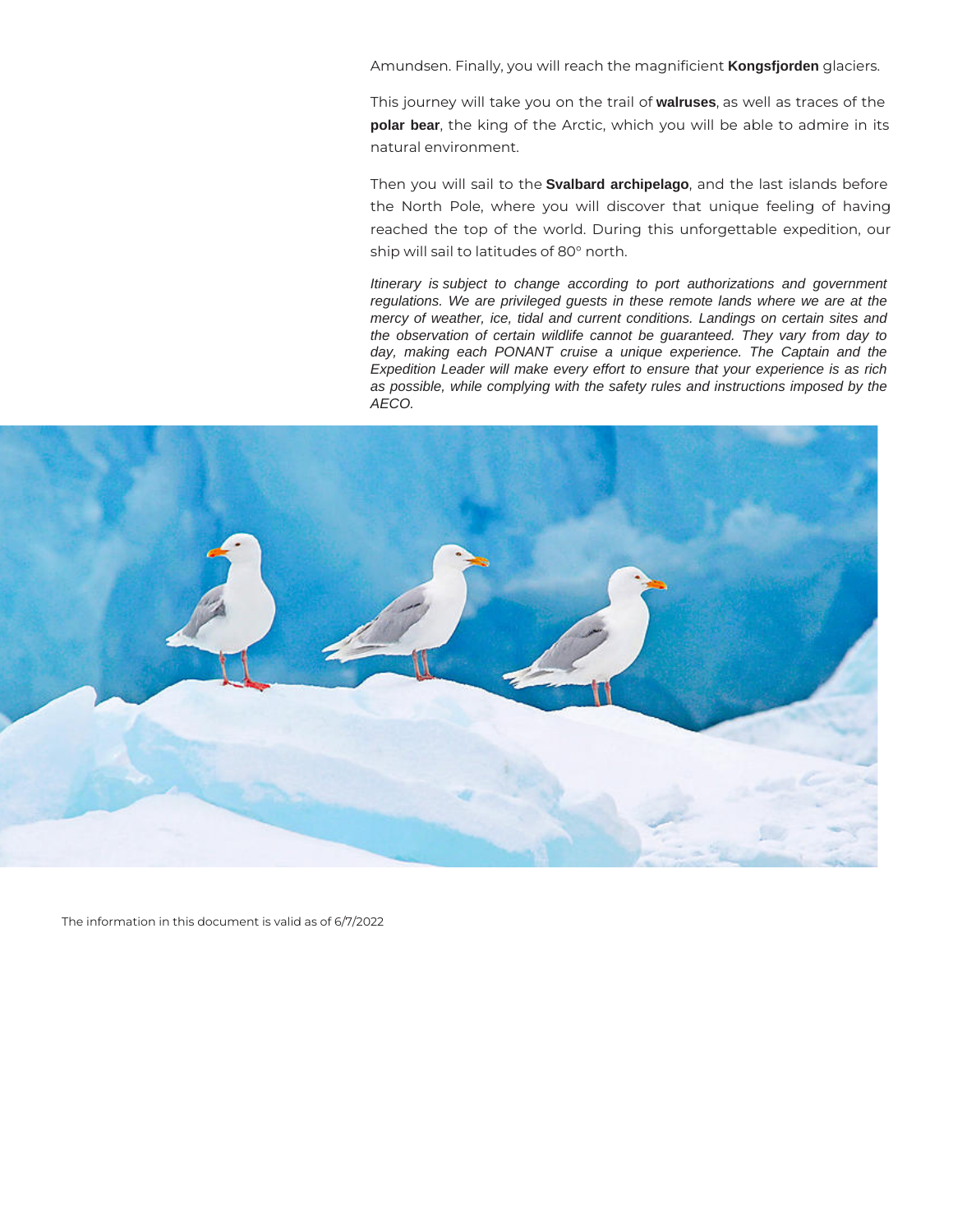# Cruising Arctic Norway: Glaciers, Ice Floes, and Polar Bears – with Smithsonian Journeys **YOUR STOPOVERS :**

#### **LONGYEARBYEN, SPITSBERGEN**

Embarkation 15/6/2022 from 4:00 pm to 5:00 pm Departure 15/6/2022 at 6:00 pm

**Longyearbyen** is the capital of the Norwegian **Svalbard** archipelago, located on **Svalbard's** main island, and is the northernmost territorial capital on the planet. With winter temperatures dropping to below 40°C, the landscapes of this mining town are simply breathtaking. The glaciers, the mountains stretching as far as the eye can see and the untouched nature, make you feel like you're in completely unexplored territory.

#### **HORNSUND**

Arrival 16/6/2022 Departure 16/6/2022

Nestling between **millennial glaciers** and carved mountains, and considered to be "the crown of Arctic Norway", Spitsbergen is a place that never sees the night. Your ship will take you closer to this fascinating archipelago and, more particularly, the **Hornsund fjord**. Considered to be **Svalbard's southernmost fjord**, it is especially reputed to be its most stunning: at the end of its vast bay, 8 great glaciers slowly make their way down to the sea before giving way to the many icebergs elegantly drifting along its cold and mysterious waters.

# **BELLSUND, SPITSBERGEN**

Arrival 17/6/2022 Departure 17/6/2022

You will head to the **Bellsund fjord** to follow in the footsteps of the first explorers who came from the Norwegian coast, or those of the many fur traders seeking game and trophies. Boasting an astonishingly rich wildlife, the arms of the fjord separate to form two lush valleys. Give free rein to your imagination in the heart of this majestic natural environment where time seems to stand still.

# **SAILING TOWARD THE ICE FLOES**

Arrival 18/6/2022 Departure 18/6/2022

Your captain will sail right up to the **limit of the ice**, to the **edge of the ice floe**. Weather conditions and state of the ice allowing, you will be able to go out in a zodiac dinghy for a unique experience in the middle of these floating slabs of ice. In addition to this grandiose journey through the middle of these floes with their cut and blue-tinged edges,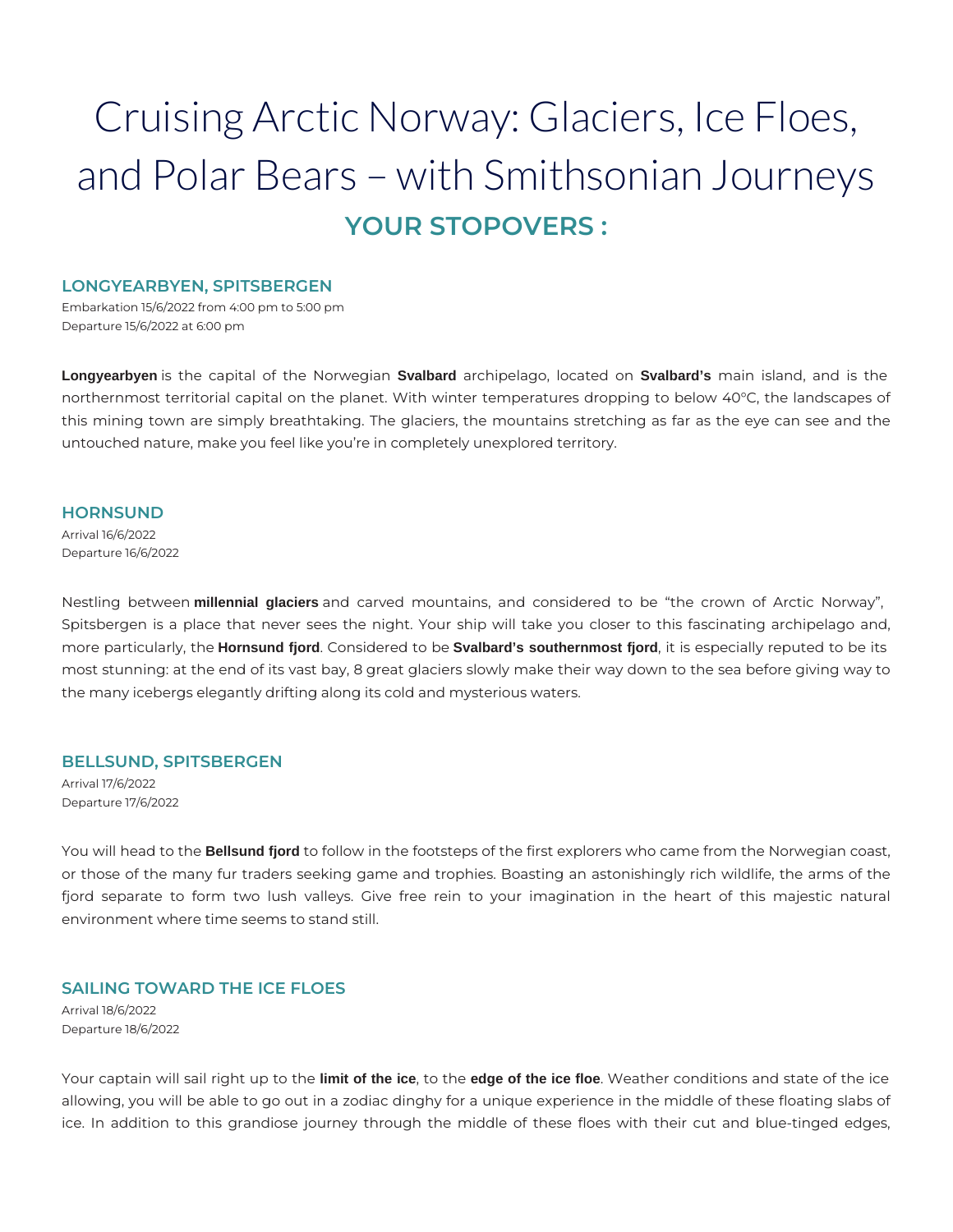sometimes over 2 metres thick, it is also often an opportunity to see a particular kind of fauna, totally dependent on the ice floe: **birds, seals** and **polar bears**.

# **MAKEOYANE, SPITSBERGEN**

Arrival 19/6/2022 Departure 19/6/2022

Måkeøyane is a small **archipelago** in the heart of the **Woodfjorden**, whose names is a reference to the large quantities of driftwood washing up on the beaches. It is located at the intersection between the Bockfjorden and the Liefdefjorden which leads to the **Monaco Glacier**, one of the most beautiful in Spitsbergen. As you sail around these little islands, you will be able to observe **Arctic terns** whose eggs sometimes attract **polar bears**.

#### **MONACO GLACIER, SPITSBERGEN**

Arrival 19/6/2022 Departure 19/6/2022

Located to the North-West of the Svalbard archipelago, **the Monaco Glacier** is probably one of Spitsbergen's most beautiful and majestic. Named in honour of **Prince Albert I of Monaco**, a sailor, it stands as an impenetrable, bluetinged jagged wall, the last glacier before reaching a latitude of 80° North. Imagine the sound of the ice cracking as it breaks free and crashes into the **transparent water**. And to make the magical landscape even more perfect, you might be lucky enough to spot **bears** and **whales**, as these two animals have a special fondness for this area.

# **RAUDFJORDEN, SPITSBERGEN**

Arrival 20/6/2022 Departure 20/6/2022

**Raudfjorden** means "**red fjord**", from the colour of the sandstone of the surrounding mountains. Along the west coast of this 20 km fjord, dissected by many shallow bays, you will be able to admire some of Spitsbergen's most **spectacular ice formations.** At the extremity of the fjord, two offshoots lead to the magnificent glaciers of Chauveaubreen and **Raudfjordbreen** which is 3 km wide. To the east, Alicehamna Beach in Bruceneset Bay has seen trappers, fishermen and explorers arrive for centuries, as evidenced by the "Raudfjordhytta" - the cabin of a Swedish trapper built in 1927.

# **SMEERENBURG, SPITSBERGEN**

Arrival 20/6/2022 Departure 20/6/2022

Located at the far north-west of the **Svalbard archipelago**, at the intersection of oceanic and Arctic influences, **Smeerenburg** is a former Dutch whaling colony on the southern part of **Amsterdam Island**. In a landscape of hills with steep slopes, plateaux, lakes and lagoons, you will anchor at a **sandy beach**. Dotted with **driftwood** and the **remains of ovens** that were used to melt the **whale** blubber, this is one of Spitsbergen's most important archaeological sites. At the height of the whaling activity, 200 men worked here and several are buried here.